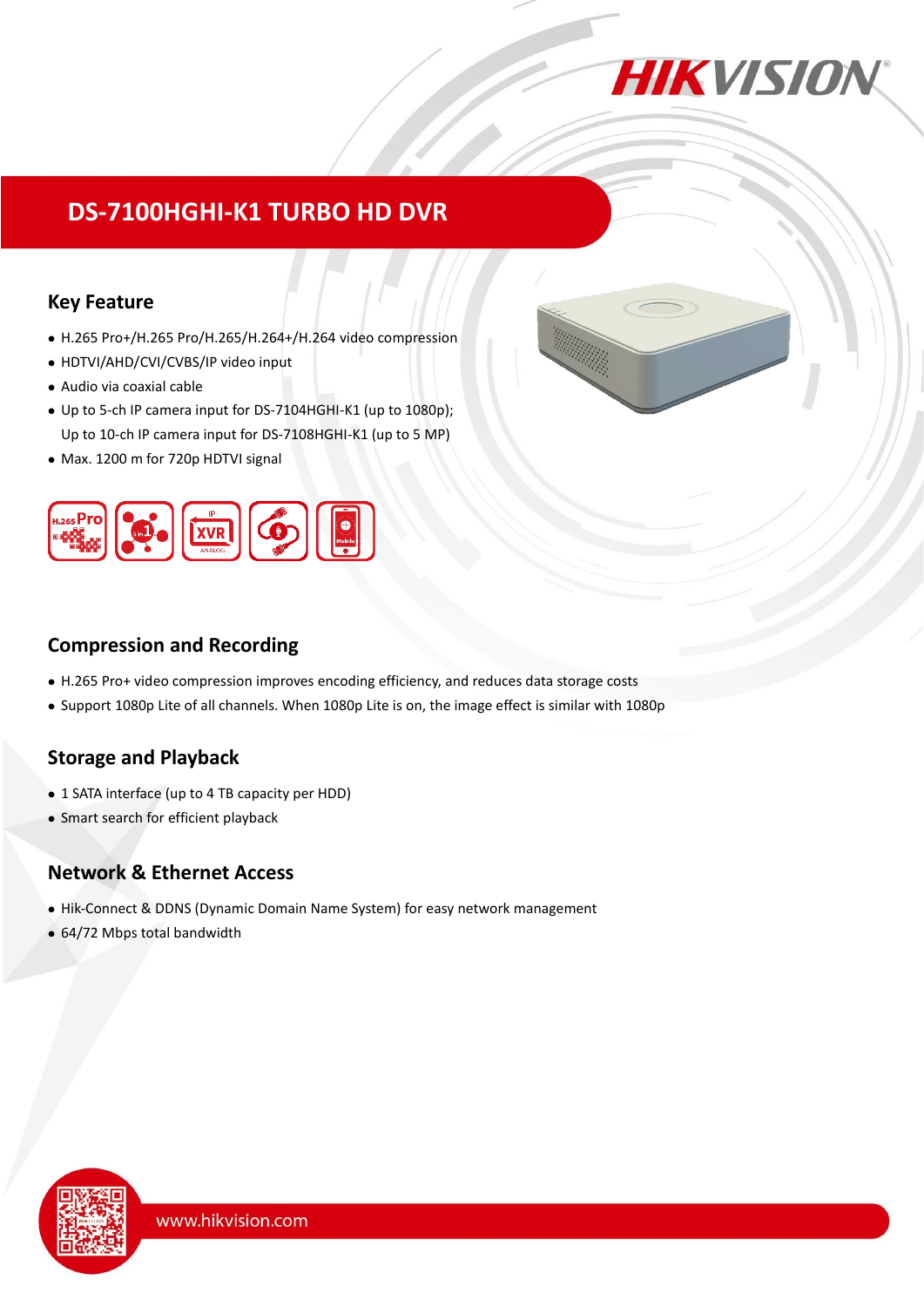

## **Specification**

| <b>Model</b>               | <b>DS-7104HGHI-K1</b>                                                                                                                                           | <b>DS-7108HGHI-K1</b>                                                                                                                                                            |  |  |  |  |
|----------------------------|-----------------------------------------------------------------------------------------------------------------------------------------------------------------|----------------------------------------------------------------------------------------------------------------------------------------------------------------------------------|--|--|--|--|
| <b>Recording</b>           |                                                                                                                                                                 |                                                                                                                                                                                  |  |  |  |  |
| <b>Video compression</b>   | H.265 Pro+/H.265 Pro/H.265/H.264+/H.264                                                                                                                         |                                                                                                                                                                                  |  |  |  |  |
| <b>Encoding resolution</b> | When 1080p Lite mode not enabled: 720p/WD1/4CIF/VGA/CIF                                                                                                         |                                                                                                                                                                                  |  |  |  |  |
|                            | When 1080p Lite mode enabled: 1080p Lite/HD 720p Lite/WD1/4CIF/VGA/CIF                                                                                          |                                                                                                                                                                                  |  |  |  |  |
| <b>Frame rate</b>          | Main stream:<br>When 1080p Lite mode not enabled:<br>For 720p stream access:<br>720p/WD1/4CIF/VGA/CIF@25 fps<br>(P)/30 fps (N)<br>When 1080p Lite mode enabled: | Main stream:<br>When 1080p Lite mode not enabled:<br>For 720p stream access:<br>720p/WD1/4CIF/VGA/CIF@15 fps;<br>For SD stream access:<br>WD1/4CIF/VGA/CIF@25 fps (P)/30 fps (N) |  |  |  |  |
|                            | 1080p Lite/HD 720p<br>When 1080p Lite mode enabled:<br>Lite/WD1/4CIF/VGA/CIF@25 fps<br>1080p Lite/HD 720p<br>Lite/WD1/4CIF/VGA/CIF@15 fps<br>$(P)/30$ fps $(N)$ |                                                                                                                                                                                  |  |  |  |  |
|                            | Sub-stream:<br>4CIF/CIF/QVGA@25 fps (P)/30 fps (N)                                                                                                              | Sub-stream:<br>CIF/QVGA@25 fps (P)/30 fps (N)                                                                                                                                    |  |  |  |  |
| Video bit rate             | 32 Kbps to 4 Mbps                                                                                                                                               |                                                                                                                                                                                  |  |  |  |  |
| <b>Stream type</b>         | Video, Video & Audio                                                                                                                                            |                                                                                                                                                                                  |  |  |  |  |
| <b>Audio compression</b>   | G.711u                                                                                                                                                          |                                                                                                                                                                                  |  |  |  |  |
| <b>Audio bit rate</b>      | 64 Kbps                                                                                                                                                         |                                                                                                                                                                                  |  |  |  |  |
| <b>Video and Audio</b>     |                                                                                                                                                                 |                                                                                                                                                                                  |  |  |  |  |
|                            | 1-ch (up to 5-ch)                                                                                                                                               | 2-ch (up to 10-ch)                                                                                                                                                               |  |  |  |  |
| IP video input             | Up to 1080p resolution                                                                                                                                          | Up to 5 MP resolution                                                                                                                                                            |  |  |  |  |
|                            | Support H.265+/H.265/H.264+/H.264 IP cameras                                                                                                                    |                                                                                                                                                                                  |  |  |  |  |
|                            | 4-ch                                                                                                                                                            | 8-ch                                                                                                                                                                             |  |  |  |  |
| Analog video input         | BNC interface (1.0 Vp-p, 75 $\Omega$ ), supporting coaxitron connection                                                                                         |                                                                                                                                                                                  |  |  |  |  |
| <b>Turbo HD input</b>      | 1080p25, 1080p30, 720p25, 720p30                                                                                                                                |                                                                                                                                                                                  |  |  |  |  |
| <b>AHD input</b>           | 1080p25, 1080p30, 720p25, 720p30                                                                                                                                |                                                                                                                                                                                  |  |  |  |  |
| <b>HDCVI input</b>         | 1080p25, 1080p30, 720p25, 720p30                                                                                                                                |                                                                                                                                                                                  |  |  |  |  |
| <b>CVBS input</b>          | Support                                                                                                                                                         |                                                                                                                                                                                  |  |  |  |  |
| HDMI/VGA output            | 1-ch, 1920 × 1080/60Hz, 1280 × 1024/60Hz, 1280 × 720/60Hz, 1024 × 768/60Hz                                                                                      |                                                                                                                                                                                  |  |  |  |  |
|                            | HDMI/VGA simultaneous output<br>1-ch RCA (2.0 Vp-p, 1 KΩ)                                                                                                       |                                                                                                                                                                                  |  |  |  |  |
| <b>Audio input</b>         | 4-ch via coaxial cable                                                                                                                                          | 8-ch via coaxial cable                                                                                                                                                           |  |  |  |  |
| <b>Audio output</b>        | 1-ch, RCA (Linear, 1 KΩ)                                                                                                                                        |                                                                                                                                                                                  |  |  |  |  |
| Two-way audio              | Reuse the first audio input                                                                                                                                     |                                                                                                                                                                                  |  |  |  |  |
| Synchronous playback       | $4$ -ch                                                                                                                                                         | 8-ch                                                                                                                                                                             |  |  |  |  |
| <b>Network</b>             |                                                                                                                                                                 |                                                                                                                                                                                  |  |  |  |  |
| <b>Remote connection</b>   | 32<br>64                                                                                                                                                        |                                                                                                                                                                                  |  |  |  |  |
| Network protocol           | TCP/IP, PPPoE, DHCP, Hik-Connect, DNS, DDNS, NTP, SADP, SMTP, NFS, iSCSI,<br>UPnP™, HTTPS                                                                       |                                                                                                                                                                                  |  |  |  |  |
| <b>Network interface</b>   | 1, RJ45 10/100 Mbps self-adaptive Ethernet interface                                                                                                            |                                                                                                                                                                                  |  |  |  |  |
| <b>Auxiliary interface</b> |                                                                                                                                                                 |                                                                                                                                                                                  |  |  |  |  |
| <b>SATA</b>                | 1 SATA interface                                                                                                                                                |                                                                                                                                                                                  |  |  |  |  |
| Capacity                   | Up to 4 TB capacity for each disk                                                                                                                               |                                                                                                                                                                                  |  |  |  |  |
| Alarm in/out               | N/A                                                                                                                                                             |                                                                                                                                                                                  |  |  |  |  |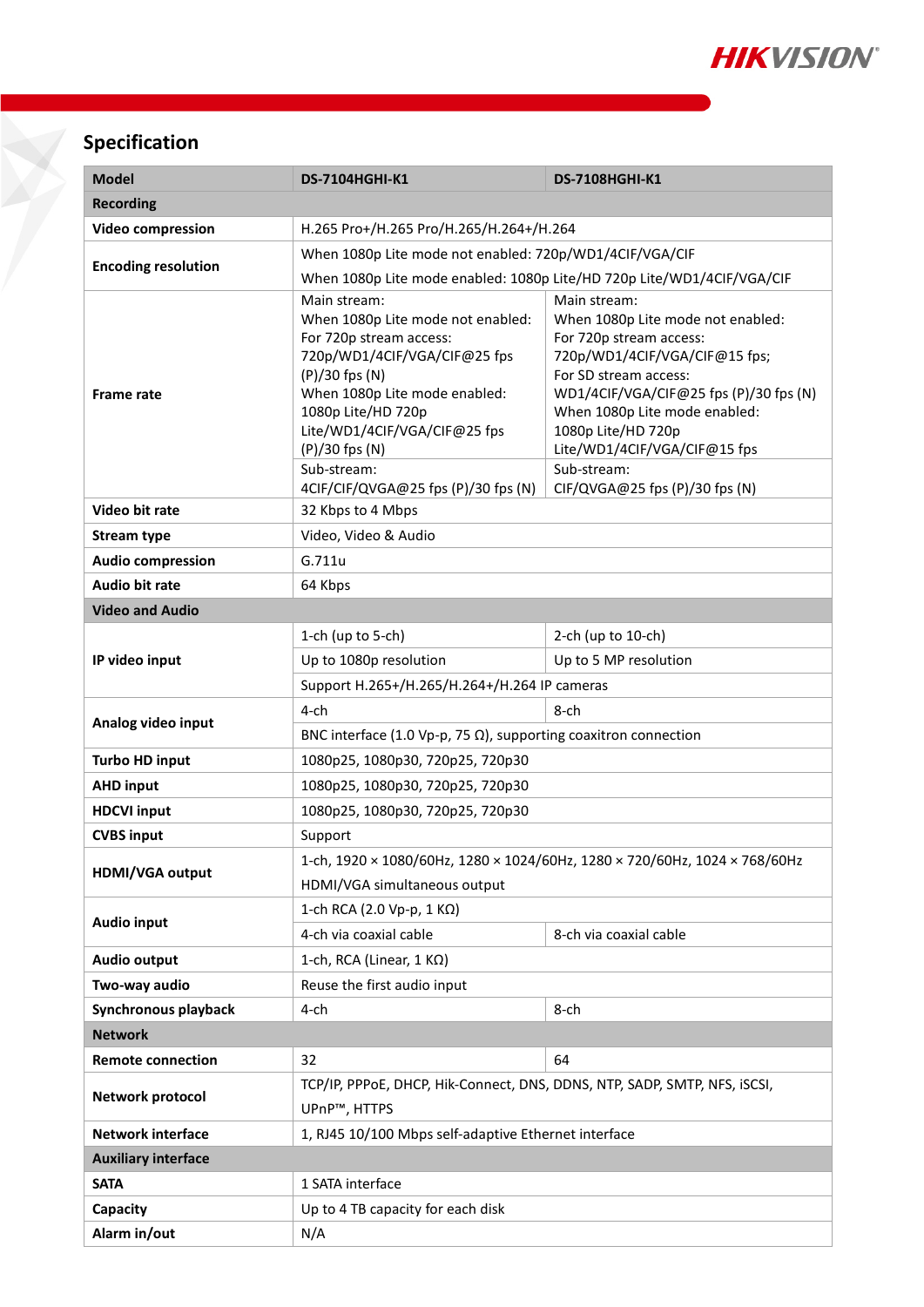

| <b>USB</b> interface                | Rear panel: $2 \times$ USB 2.0                                     |             |  |  |
|-------------------------------------|--------------------------------------------------------------------|-------------|--|--|
| General                             |                                                                    |             |  |  |
| Power supply                        | 12 VDC, 1.5 A                                                      |             |  |  |
| <b>Consumption (without HDD)</b>    | $\leq 16$ W                                                        | $\leq$ 17 W |  |  |
| <b>Working temperature</b>          | -10 °C to 55 °C (14 °F to +31 °F)                                  |             |  |  |
| <b>Working humidity</b>             | 10% to 90%                                                         |             |  |  |
| Dimension ( $W \times D \times H$ ) | $200 \times 200 \times 45$ mm (7.9 $\times$ 7.9 $\times$ 1.8 inch) |             |  |  |
| <b>Weight (without HDD)</b>         | ≤ 0.8 kg $(1.8 \text{ lb})$                                        |             |  |  |

#### *Note:*

For each analog and network channel, its main stream and sub-stream cannot be viewed at the same time. If a client is viewing the main stream of a channel, then other clients can only view the main stream of this channel at the moment.